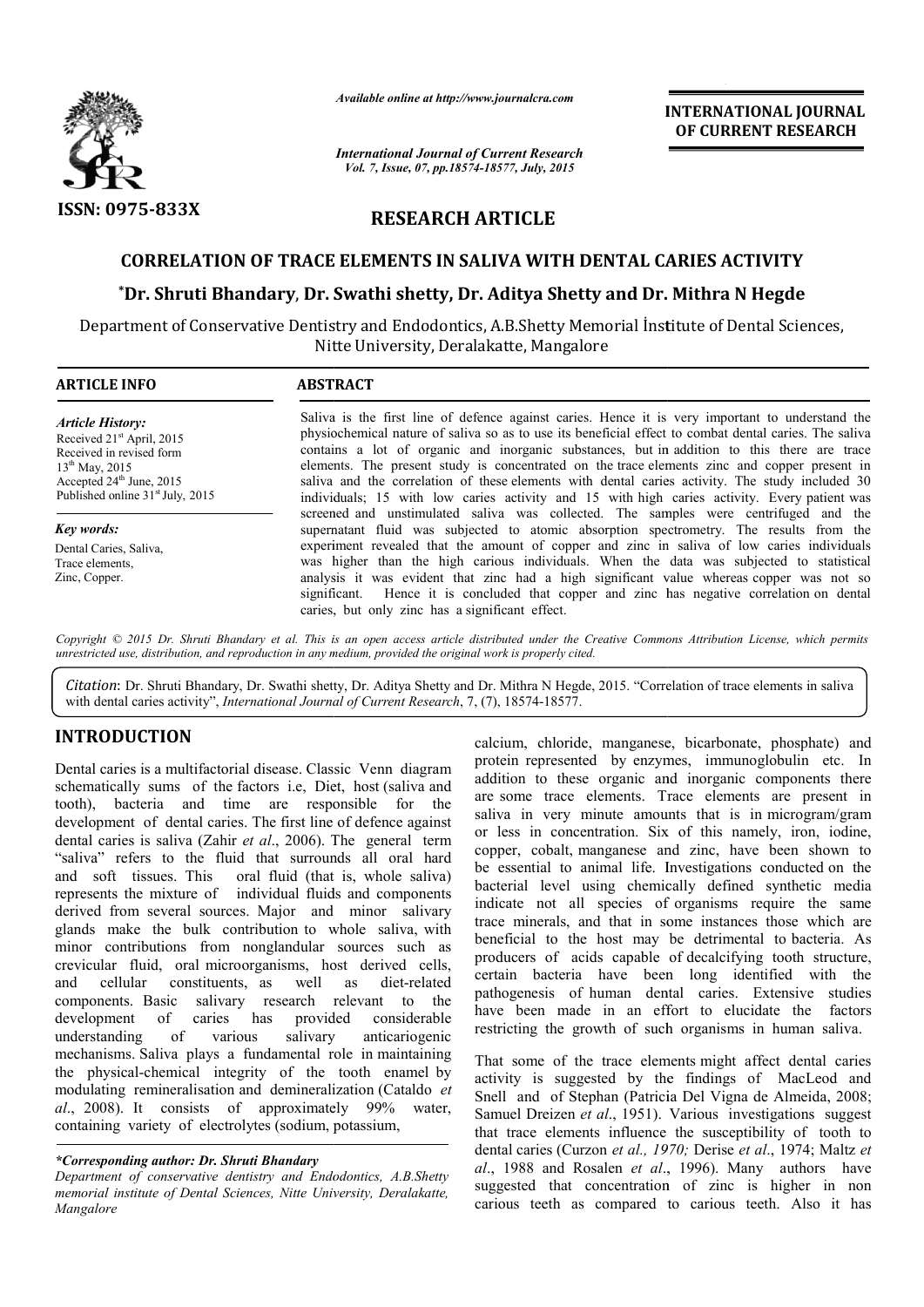been suggested that remineralisation effect can be achieved in the initial stages of caries by oral applications of zinc preparations (Khrosh *et al*., 1966; Fang *et al*., 1980). Many observations suggest that presence of copper n teeth maybe important. A number of investigators have studied copper ion or copper salt and its influence on dental caries (Brookes *et al.,* 2003; Abdulla *et al*., ). There is also some clinical indication that high concentration of copper in enamel may produce resistance to dental caries *(*Brookes *et al*., 2003; Brudevold *et al*., 1955 and Abdulla *et al*., *).* Very few studies are present about trace elements present in saliva. Present study is an attempt to make an estimation of trace elements- copper and zinc in saliva of patients and to correlate it with dental caries activity.

# **MATERIALS AND METHODS**

The present study was conducted on the patients visiting the OPD of Department of conservative dentistry and endodontics, A. B. Shetty Memorial Institute of Dental Sciences, Mangalore. The patient was screened for dental caries activity. The procedure was explained to the patients to be analyzed and informed consent was obtained from them. Healthy adults, not taking any medication that would affect the microflora or the salivary flow rate, and with minimum unstimulated salivary flow of 0.25ml/min were included in the study. Patients with epilepsy, risk of endocarditis, or hemophilia and patients with silver amalgam restorations were excluded from the study.

The grouping for the studies was as follows:

- Group 1. Low caries activity  $(2 \text{ or } \text{less } \text{decayed } \text{ teeth})$
- Group 2. High caries activity (3 or more decayed teeth)

15 patients was allotted to each above mentioned group. Patients were allowed to sit on the chair in a relaxed position.

transferred to test tubes and then loaded onto the laboratory centrifuge. Then it is centrifuged at the 2000 rpm. After the centrifuge the saliva is divided into 2 layers. The upper supernatant layer was collected. And then stored in the refrigerator. About 0.5 ml of filtered saliva was collected in a test tube. About 1 ml of  $HNO_3$  measured with the help of the pipette was then added to the saliva. The volume is made upto 10ml by adding double distilled water to the collected sample. A total of 10ml of each sample was analyzed. All 30 samples were scrutinized for estimation of accurate percentage of zinc and copper present in saliva will be estimated by atomic absorption spectrometer in Nitte Mahalinga Adyanthaya Memorial Institute of Technology, Nitte and the analysis was done. Data was obtained which was subjected to the statistical analysis using Student 't' test.

### **RESULTS**

According to the statistical analysis, it was found that zinc and copper were found to be comparatively higher in patients with low caries activity. The mean values for zinc was 118.1867 and 60.4267 in low and high caries respectively. The mean values for copper was 0.5600 and - 3.5733 for low and high caries activity respectively(from table-1). And the significance values for zinc and copper are given in table-2.

Between 2 groups Zinc had a high significant value( $P=0.005$ ) whereas copper did not have significant variation(P=0.478). Henceforth, a negative correlation was found between copper and zinc in saliva and dental caries activity.

|                | 1-low caries activity<br>2-high caries activity | N  | Mean      | Std. Deviation | Std. Error Mean |
|----------------|-------------------------------------------------|----|-----------|----------------|-----------------|
| $Zn(\mu g/dl)$ | 1.00                                            |    | 118.1867  | 45.28787       | 11.69328        |
|                | 2.00                                            | 15 | 60.4267   | 58.78376       | 15.17790        |
| $Cu(\mu g/dl)$ | 1.00                                            | 15 | .5600     | 12.75241       | 3.29266         |
|                | 2.00                                            | 15 | $-3.5733$ | 17.93733       | 4.63140         |

**Table 1. Mean values of zinc and copper**

| Table 2. Independent Samples Test for significance values of Zn & Cu |  |  |  |
|----------------------------------------------------------------------|--|--|--|
|----------------------------------------------------------------------|--|--|--|

|    | Levene's                    |      | Test for Equality of |          | t-test for Equality of Means |                |            |               |                            |            |
|----|-----------------------------|------|----------------------|----------|------------------------------|----------------|------------|---------------|----------------------------|------------|
|    | Variances                   |      |                      |          |                              |                |            |               |                            |            |
|    |                             |      | Sig.                 |          | df                           | $(2 -$<br>Sig. | Mean       | Std.<br>Error | 95% Confidence Interval of |            |
|    |                             |      |                      |          |                              | tailed)        | Difference | Difference    | the Difference             |            |
|    |                             |      |                      |          |                              |                |            |               | Lower                      | Upper      |
| Zn | Equal variances assumed     | 1.33 | .258                 | $-3.015$ | 28                           | .005           | $-57.7600$ | 19.1598       | $-97.0072$                 | $-18.5127$ |
|    | Equal variances not assumed |      |                      | $-3.015$ | 26.29                        | .006           | $-57.7600$ | 19.1598       | $-97.1226$                 | $-18.3973$ |
| Cu | Equal variances assumed     | 1.84 | .185                 | .727     | 28                           | .473           | 4.1333     | 5.6825        | $-7.50686$                 | 15.7735    |
|    | Equal variances not assumed |      |                      | .727     | 25.27                        | .474           | 4.1333     | 5.6825        | $-7.56372$                 | 15.8303    |

The use of a suction apparatus that collects saliva from a specific salivary gland was rejected in favor of a method that would produce a mixed saliva sample contributed by each of the three salivary gland. Unstimulated saliva was collected in marked test tubes. The collected sample was

### **DISCUSSION**

Human saliva is an unique secretion of major and minor salivary glands to maintain normal physiological functions of oro-biological structures. Apart from the organic and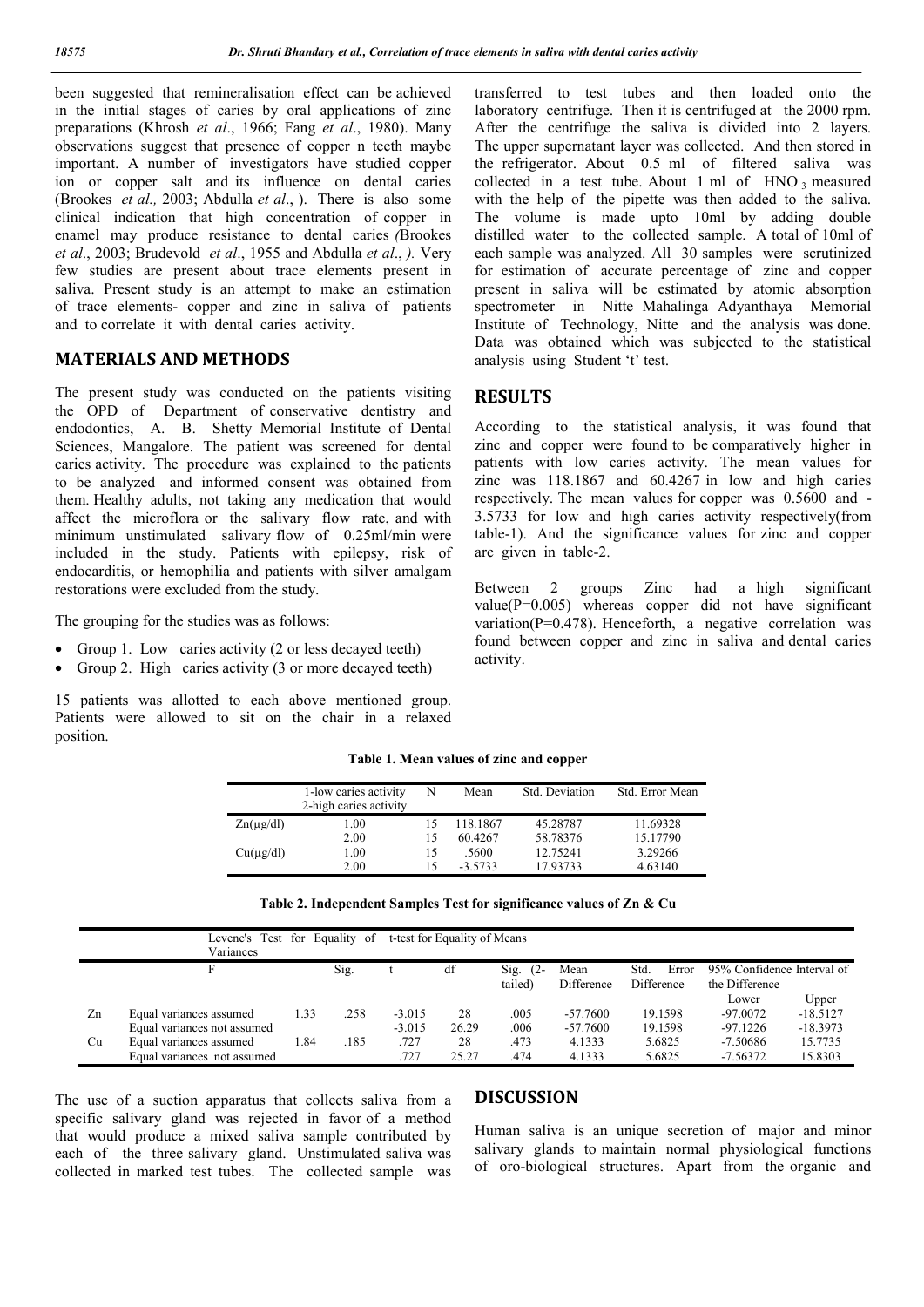inorganic components there are trace elements in it. Trace elements are present in biological substances and fluid in minute amounts i.e, microgram per gram or less in concentration. Very few studies were undertaken about inorganic and trace elements present in human saliva. Present study is attempted to make an assay of zinc and copper in saliva. The composition of saliva is potentially of great importance to the prevention of caries (Zahir *et al*., 2006). The relationship that trace elements in saliva might have to dental caries activity has interested scientists for many years. Conflicting reports from researchers who have investigated copper and zinc in saliva indicate that the nature of the role that these elements play in the carious process remains undefined. An intimate and perhaps significant relationship between the trace elements copper and zinc and the number of decayed tooth surfaces is indicated by the statistical results obtained in this investigation (Irving Green *et al*., 2010).

In the present study copper was chosen because many observations suggest that its presence in teeth may be important. For instance, enamel with brown coloration has been found to have a high copper content. This observation, together with the finding that trace amounts of copper in protein may catalyze enzymatic pigment formation, suggests that the presence of copper may affect the coloring of teeth. There is also some clinical indication that high concentrations of copper in the enamel may produce resistance to dental caries. Further support for this theory is provided by the laboratory findings that copper ions in concentrations of less than 5 ppm will exert an inhibitory effect on salivary acid production and that certain copper salts will reduce the solubility of powdered enamel. However, with regard to the latter observation there is still some uncertainty, because no reduction in solubility was observed after application of a copper salt to intact enamel. It should be noted that copper has been found to be normally present in small amounts in saliva so that a continuous pick up of copper by the enamel is possible (Abdulla *et al*.,). Many nutritional deficiencies such as protein, vitamin A and certain minerals have profound effects on tooth development and on susceptibility of teeth to caries. In a tentative classification suggested by Navia *et al*., zinc was considered to be a doubtful element among trace minerals that inhibit caries development. However, Lin and Liu observed increased dental caries along with a decrease in plasma zinc level in contraceptive steroid treated rats.

Furthermore, zinc deficiency has been related to certain oral diseases such as taste impairment in humans and parakeratosis in the buccal epithelium of the experimental animals. Other researchers have shown that certain subjects with hypogeusia (loss of taste acuity ) exhibited lower zinc content in serum and in parotid saliva. Serum and parotid saliva levels, taste perception and taste bud anatomy returned to normal in some of these patients after zinc treatment (Khrosh *et al*., 1966; Derise *et al*., 1974)*.* The role of zinc in development and mineralization of tooth ; and the effect of this trace element on dental decay is the matter of curiosity (Fang *et al*., 1980). In the present

study it was found that concentration of copper in saliva with low caries activity was high. This is in accordance with Derise *et al*, 1974; Duggal *et al*, 1991. Also, the ability of  $Cu^{2+}$  to inhibit cariogenesis in animals has been well-documented Maltz and Emilson, 1988; Rosalen *et al*, 1996a,b. The mechanism involved has been attributed to the antimicrobial properties of  $Cu^{2+}$ , which include acute loss of bacterial intracellular  $K^+$  and inhibition of H—ATP synthase, inhibition of various bacterial metabolic enzymes through oxidation of key thiol groups ( Maltz and Emilson, 1988), and formation of insoluble Cu-P salts on the tooth surface, thereby increasing its acid resistance. In addition, Brookes *et al*. (2003) reported that  $Cu^{2+}$  directly inhibited the acid dissolution of human enamel in vitro**,** suggesting that the anti-caries properties of  $Cu^{2+}$  could be due to a combination of its antimicrobial effects and its ability to inhibit demineralization directly (Abdulla *et al*.,)

However, Some investigators, such as Brudevold and Steadman (Brudevold *et al*., 1955), have claimed that copper has no inhibitory effect on dental decay. They found that the addition of copper ion concentration in amounts far greater than the amounts present in saliva did not depress the acid production in saliva (Irving Green *et al*., 2010). Present study showed Zn concentration in saliva was 60-118 µg/dl. Percentage of salivary Zn was detected to be higher by various investigators (Zahir *et al*., 2006). Zinc deficiency can also reduce the concentration of zinc at the enamel surface to such an extent that the susceptibility of the tooth to dental caries was increased.

Thus dietary zinc may be a very important trace element in the process of posteruptive mineralization of the enamel and may also be responsible for reducing the susceptibility of tooth to dental caries (Fang *et al*., 1980). In comparing the values obtained by other investigators for copper and zinc in saliva with the values obtained from this experiment, the following factors should be considered: the method implemented to quantitatively determine the concentration of the trace elements in saliva; the number of saliva samples used in the various studies; and the age of the subjects who provide the saliva samples for analysis. The exact mechanism of the interrelationship between copper and zinc in saliva and dental caries is still a matter of conjecture (Irving Green *et al*., 2010). Extensive research in vivo under various conditions are required to understand more the subject.

#### **Conclusion**

By the above study it is concluded that zinc and copper has a negative correlation with dental caries activity. That is the amount of zinc and copper in low carious individuals is high whereas it is low in case of high caries individuals. This implies that zinc and copper has a negative effect on dental caries. But by statistical analysis it is understood that zinc has higher significance than copper in this study.